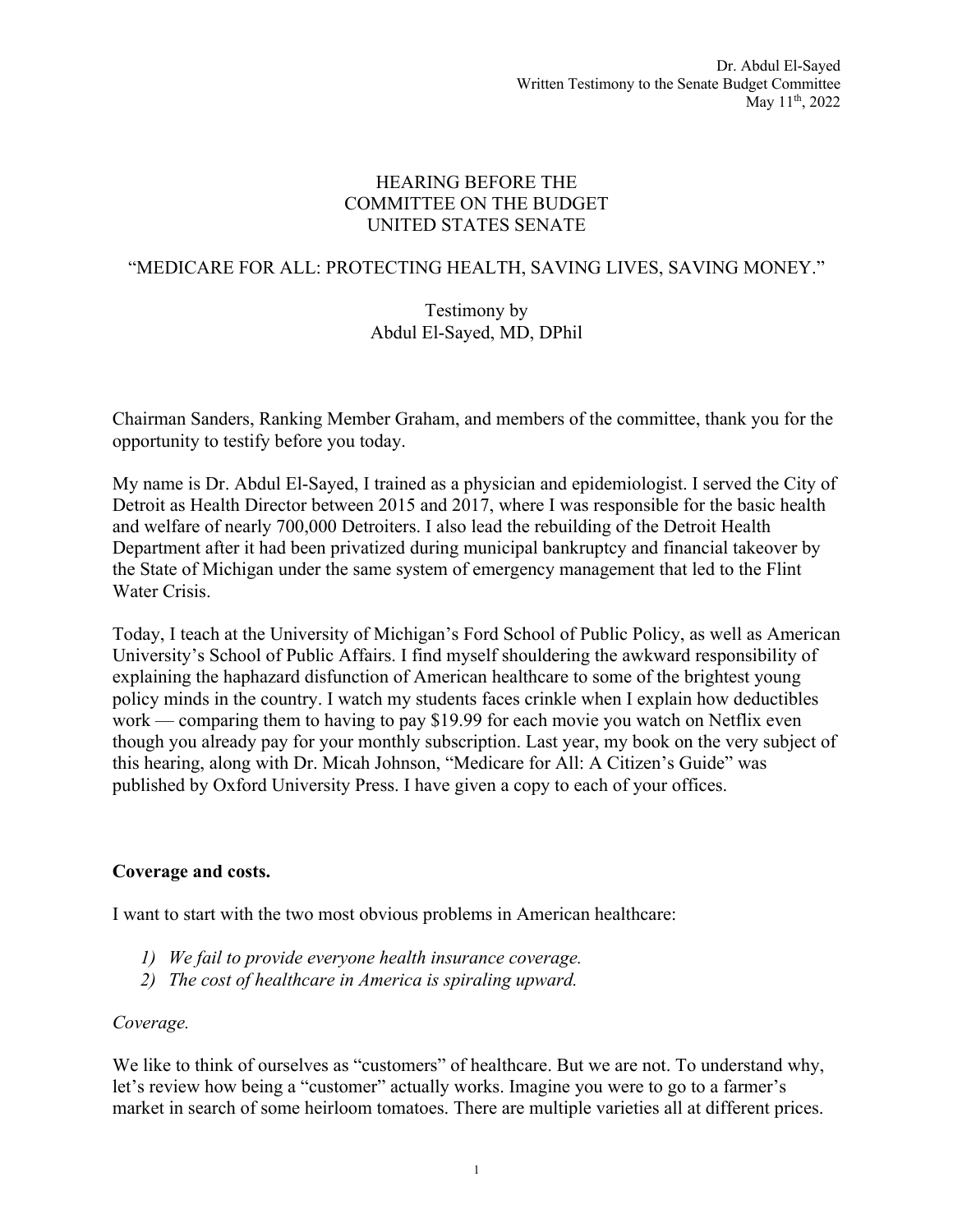Let's say you find a stall with some tomatoes you like. You ask the seller for the price. If that price is too high, you move on. But if it's fair, you purchase them. You tender payment — and you are now the proud owner of heirloom tomatoes.

That is a normal customer experience.

But that's not how we experience healthcare. Imagine I was to complain of chest pain during this hearing. I'd be exhibiting signs of a potentially deadly heart attack. I should hope that you would call 911. When the ambulance comes, I would have no choice as to where I was going—no choice of who would "sell" me healthcare. Indeed, I would need to be taken to the nearest hospital. Time is wasting.

When I arrive, I have no choice in the care I get or from whom I get it—I'm left at the mercy of the physicians assigned to provide me care. But there are several directions my care could go depending on the physician, the services provided at the hospital, and what they deem my pathology to be. No one every shares a price list for the care I will receive.

Afterwards, a bill is sent to my health insurer. My insurer is based in Michigan, while I would have had my heart attack in Washington, D.C., so I would have received out-of-network care. It is unclear exactly how much of the cost of my care they will pay. But it is May, and my family and I have been healthy this year. We have yet to pay down our deductible—the paywall in front of the health insurance my family pays a premium for every month. So, some of the cost would get pushed back to me. Either way, my insurance pays for my healthcare, and sends me a bill for whatever it will not cover.

Now compare this experience to the traditional "customer" experience I laid out at the farmer's market. I do not get to shop around between providers. I do not get to choose what product I want owing to the "information asymmetry"—the difference in knowledge between my provider and me. I am left to the provider to both tell me what I need and sell it to me. I am never asked what price I am willing to pay. It's assumed I'll pay whatever it costs considering I only have one heart that is priceless to me, a perfect example of what economists call "inelastic demand"; my demand for care does not change based on price. And finally, once I receive my care, I do not pay. Instead, a third-party insurer pays on my behalf and passes whatever it will not back on to me.

Rather than being the initiator and completer of a financial transaction, I am the reason a financial transaction between my insurer and provider has taken place. Ask yourself, in the traditional "customer" analogy: are we the customers … or the tomatoes?

Our profit-driven healthcare system renders our bodies into products, over which providing healthcare justifies financial transactions between major corporations. Healthcare is not a traditional market product because it violates so many of the requirements of market. We are not the ones who pay for our healthcare. We often receive healthcare in circumstances that preclude us from negotiating. We rely on our providers to both to tell us what we need and to sell it to us.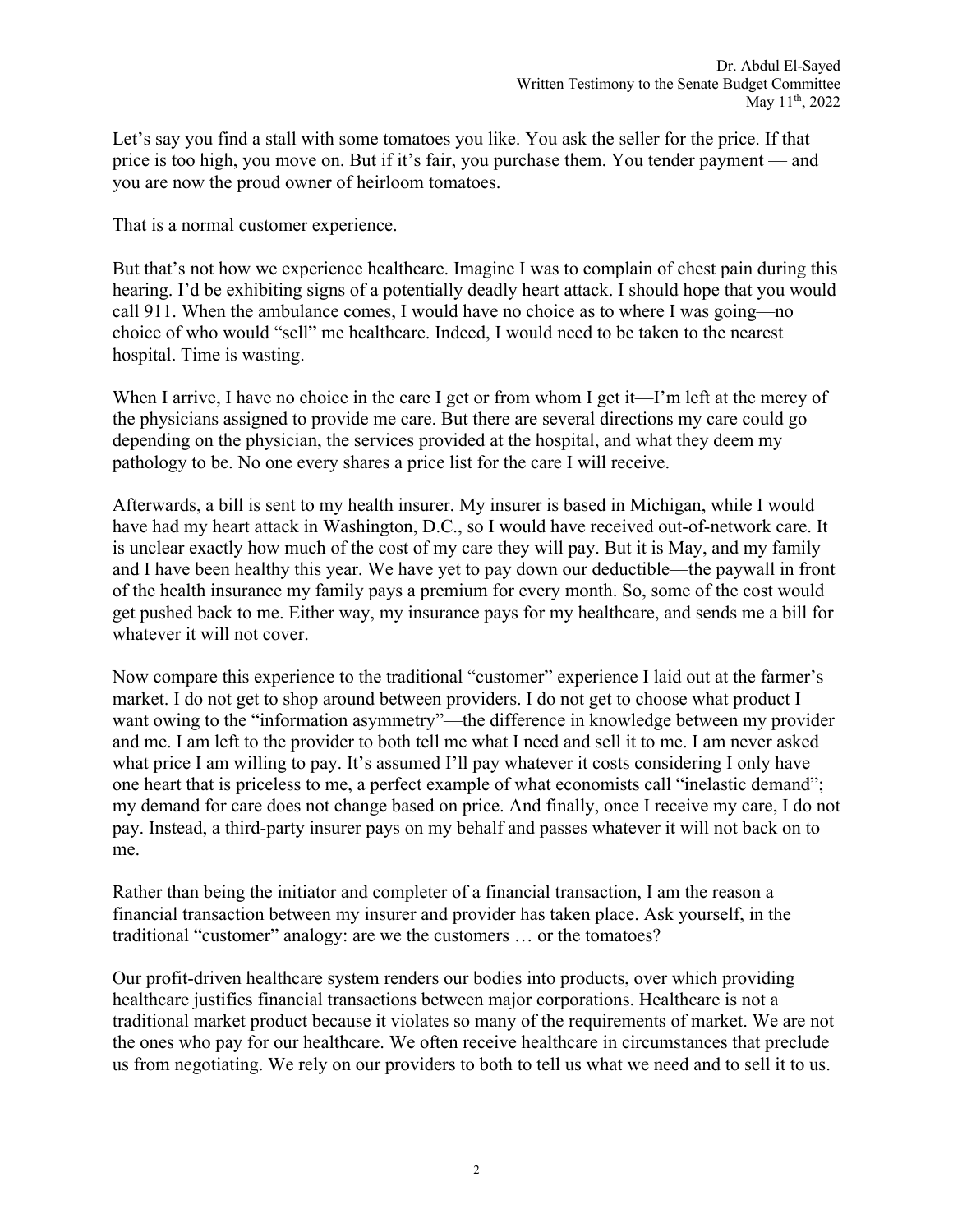It's no wonder why "market-based healthcare" so obviously fails. If I were a customer, I would be free to walk away if the price is too expensive. That fact would force any seller to lower their prices if they wanted the sale. That's the power of negotiation in a true market—the fact that you do not *have to buy*. But in our system, no one can walk away. As a patient, I don't have time. As an insurer, the care has already been provided. So instead of keeping prices down, health insurance companies have realized that they can just pass more of their costs back onto us.

Premiums — what we pay every month for the privilege of "being insured" — have risen faster than wages and inflation over the past decade.<sup>1</sup> The median family premium is now \$22,221 nearly \$6,000 of that is coming out of family, not employer, pockets.



Considering that the median family earned about \$80,000 in 2021, they spent 7.5 percent of their earnings on premiums. But that's not where the healthcare cost burden ends. Deductibles usually





<sup>1</sup> Palosky C. "Average family premiums rose 4% this year to top \$22,000; Employers boost mental health and telemedicine amid COVID-19 pandemic, benchmark KFF survey finds." *Kaiser Family Foundation*. November 10<sup>th</sup>, 2021. https://www.kff.org/health-costs/pressrelease/average-family-premiums-rose-4-this-year-to-top-22000/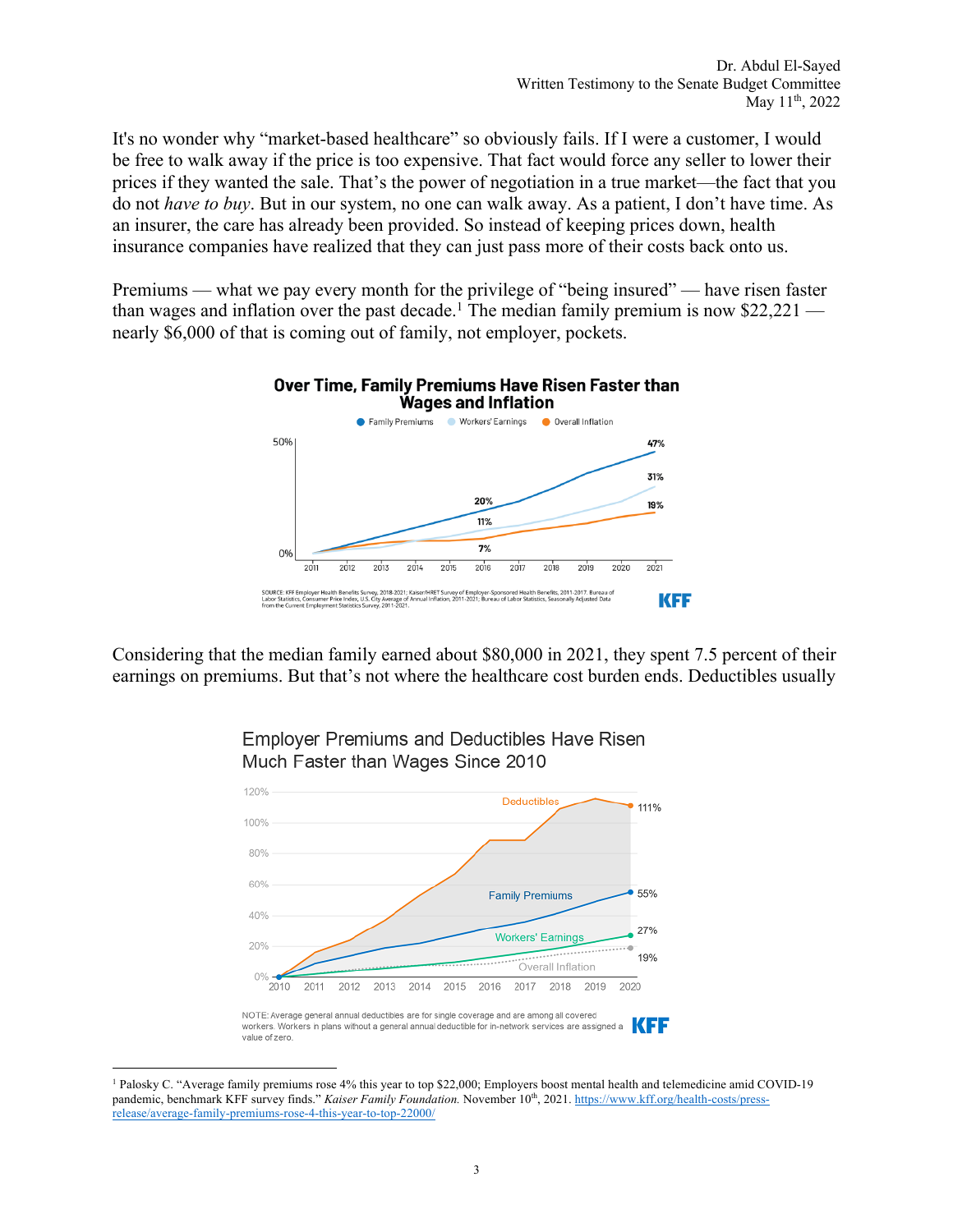sit around \$4,000 for private family plans.<sup>2</sup> That makes the annual cost of private health insurance nearly \$10,000 per year, or 12.5 percent of the median family budget before taxes.

Out of pocket costs in the forms of deductibles and co-pays are not just financial costly, but they're also physically costly. Having to pay a deductible delays necessary healthcare. One study<sup>3</sup> found that high deductibles delayed treatment for breast cancer by nearly 9 months. Worse still, deductibles have more than doubled over the past decade.

All of this contributes to the irony that the operative part of the word "insurance" is "sure." And the structure of our for-profit system leaves Americans increasingly *unsure* about their health insurance access. The nature of insurance coverage, itself, has changed. It's no wonder that nearly 44 percent of adults struggle to afford their care,<sup>4</sup> and 30 percent report rationing care because they cannot afford it.<sup>5</sup>

And that's for people *who are winning* in our for-profit healthcare system. These are the privately insured Americans who are routinely told that they have the "greatest healthcare in the world." What about those *who are losing* in our profit-driven system? That includes, of course, the uninsured of whom there remain 28 million according to the 2020 census.<sup>6</sup> That includes 9 percent of America's children.

It also includes about 87 million Americans enrolled in Medicaid,7 our federally funded, stateoperated health insurance program for low-income Americans. While Medicaid is a critical program, a lifeline for millions of Americans who cannot afford private health insurance, the program is only just that: a lifeline. Medicaid reimbursements, on average, are substantially lower<sup>8</sup> than private insurance reimbursements. And because healthcare providers are not required to accept Medicaid, beneficiaries are, in effect, second-class healthcare citizens. It is impossible to escape the fact that reimbursing the same healthcare services at a lower rate reflects an implicit lack of value of the body for which the healthcare is being provided. One study found that just a \$10 increase in Medicaid reimbursements led to a 0.3 percent increase in the probability that a Medicaid beneficiary had seen a physician in the past two weeks.<sup>9</sup>

Because Americans of color are substantially more likely to be insured on Medicaid than their white counterparts, our tiered healthcare system is just another means by which our healthcare

<sup>3</sup> J. Frank Wharam et al., "Vulnerable and Less Vulnerable Women in High-Deductible Health Plans Experienced Delayed Breast Cancer Care," Health Affairs 38, no. 3 (March 1, 2019): 408–15, https://doi.org/10.1377/hlthaff.2018.05026.<br><sup>4</sup> Barnes A. "112 million Amerians struggle to pay for health care: survey" The Hill. March 31<sup>st</sup>, 2022. https://thehill.com/c

<sup>5</sup> Picchi A. "Surge in Americans skipping medical care due to cost, Gallup says." *CBS News.* December 14th, 2021. https://www.cbsnews.com/news/health-care-costs-rising-americans/

<sup>7</sup> Corallo B, Moreno S. Analysis of recent national trends in Medicaid and CHIP enrollment. *Kaiser Family Foundation*. May 2<sup>nd</sup>, 2022. https://www.kff.org/coronavirus-covid-19/issue-brief/analysis-of-recent-national-trends-in-medicaid-and-chip-

<sup>8</sup> Selden TM. "Differences between public and private hospital payment rates narrowed, 2012-16." *Health Affairs.* 2020: Volume 39: Issue 1. https://www.healthaffairs.org/doi/abs/10.1377/hlthaff.2019.00415?journalCode=hlthaff#\_i10

<sup>&</sup>lt;sup>2</sup> Kaiser Family Foundation. "2021 Employer Health Benefits Survey." November 10<sup>th</sup>, 2021. https://www.kff.org/report-section/ehbs-2021section-7-employee-cost-sharing/

america/3012358-112-million-americans-struggle-to-pay-for-healthcare-report/

<sup>6</sup> Keisler-Starkey K, Bunch LN. "Health Insurance Coverage in the United States: 2020." *United States Census Bureau.* September 14th, 2021. https://www.census.gov/library/publications/2021/demo/p60-274.html

enrollment/#:~:text=After%20declines%20in%20enrollment%20from,steadily%20increase%20(Figure%201).

<sup>9</sup> National Bureau of Economic Research. "Increased Medicaid Reimbursement Rates Expanded Access to Care. *National Bureau of Economic Research Bulletin on Health.* 2019: Number 3. https://www.nber.org/bh-20193/increased-medicaid-reimbursement-rates-expand-access-care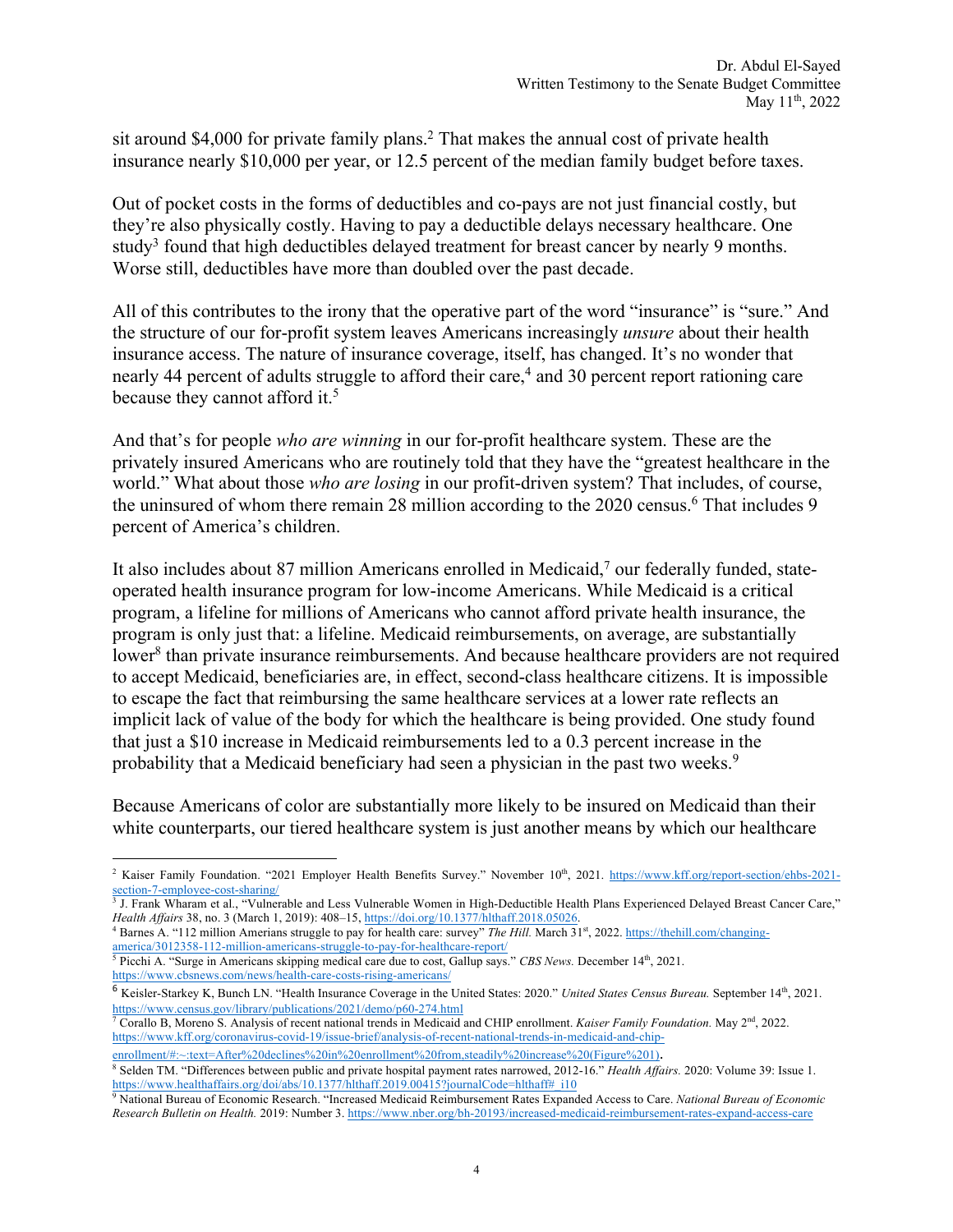system assents to fundamental health inequities. Empirically, our system literally values Black bodies less than it does white ones.

#### *Costs.*

We spend a whopping \$12,530 per capita on healthcare<sup>10</sup> — more, by far, than any other country on Earth. Our neighbors just north spend less than half as much (\$5,370). And the costs are rising faster than comparable countries, too.

Why do healthcare costs keep rising? Because corporations make money when they do. Healthcare providers make more when they bill more. Hospitals mergers and acquisitions continue to surge.<sup>11</sup> And as hospitals buy one another up in mergers and acquisitions, they eliminate their competition. One study found that hospital consolidation was associated with increased healthcare prices, often as high as  $20$  percent.<sup>12</sup>

You might expect health insurance companies have an incentive to negotiate healthcare costs downward on behalf of consumers, acting as a check on rising healthcare costs. But instead of negotiating these prices downward, insurers have leveraged cost-sharing mechanisms to pass rising costs back onto American families.

There are also the unintended consequences of the "80/20 rule" which required health insurance companies to spend at least 80 percent of their annual collected premiums on healthcare or return anything in excess back to beneficiaries in the form of a premium rebate. While it was intended to keep premiums low, it also removed the incentive health insurers had to negotiate down provider billing.13 All of this illustrates the fundamental failure of assuming that negotiations over healthcare costs between profit-driven insurers and healthcare providers on behalf of the American public would do anything but maximize the profits of both of sets of corporations at the expense of the public.

#### **The pandemic shows us how America's healthcare failures extend well beyond incomplete healthcare coverage and spiraling costs.**

Now that I have discussed the most obvious problems with American healthcare, I want to expand the aperture. Though we often frame our healthcare discussion simply around coverage

<sup>11</sup> Japsen B. "Hospital mergers just keep getting bigger." *Forbes*. January 17<sup>th</sup>, 2022.

https://www.forbes.com/sites/brucejapsen/2022/01/17/hospital-mergers-just-keep-getting-bigger/?sh=7968318975be

<sup>&</sup>lt;sup>10</sup> NHE Fact Sheet. *Centers for Medicare & Medicaid Services*. Accessed May 11<sup>th</sup>, 2022. https://www.cms.gov/Research-Statistics-Data-and-Systems/Statistics-Trends-and-Reports/NationalHealthExpendData/NHE-Fact-Sheet

<sup>&</sup>lt;sup>12</sup> Martin Gaynor and Robert Town, "The Impact of Hospital Consolidation—Update," Synthesis Project, Robert Wood Johnson Foundation, 2012, https://www.rwjf.org/content/dam/farm/reports/ issue\_briefs/2012/rwjf73261. 13 Cicala S, Liever EM, Marone V. "Regulating Markups in US Health Insurance." *American Economic Journal: Applied Economics.* 2019:

Volume 11: No. 4. Pages 71-104.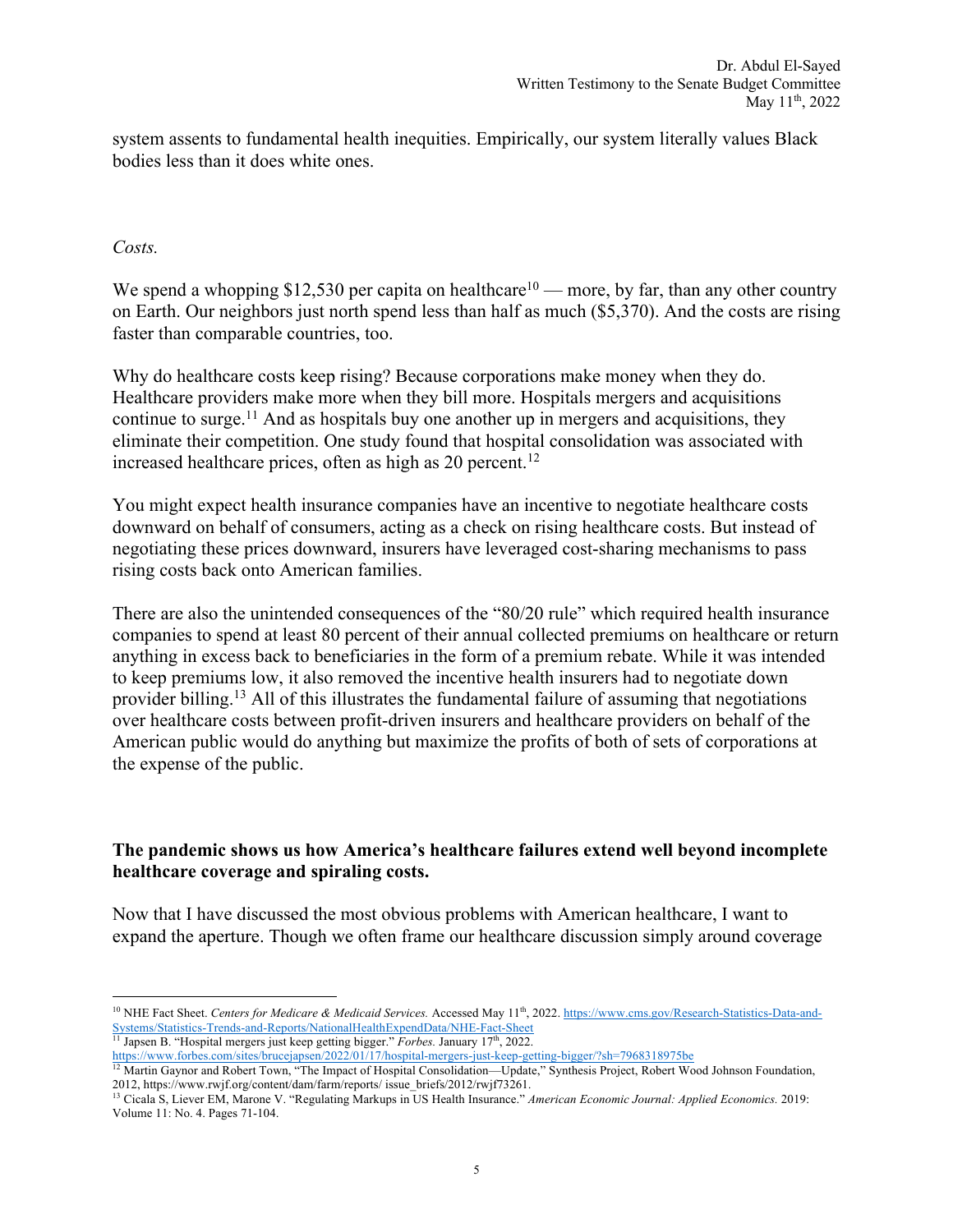and cost, this framing specifically excludes some of the most important issues facing health and healthcare in America.

To help us understand these, I want to take us back just two (albethey extraordinarily long) years, to early 2020. None of us will forget the horror of the first days of the pandemic that spring. We were facing a new virus with very little information about how it spread, how deadly it might be, and who was at highest risk. We had no vaccine nor any effective treatments. We were watching hospital wards fill up — their staff struggling without the ventilators or beds they needed to treat patients.

Frontline nurses, doctors, and hospital workers were doing all this without the basic personal protective equipment they needed to protect themselves and their patients from what was then called the "novel coronavirus." Indeed, this added to the already chronically poor working conditions for many healthcare workers—including unsustainable and unsafe staffing ratios, mandatory overtime, and vicious union-busting. Today, nurses are being forced to travel for more lucrative locum opportunities where they work alongside permanent colleagues who make far less for the same work — all this cementing a permanent staffing crisis in America's hospitals.

Desperate to "flatten the curve," mayors and governors around the country were forced to close schools and issue stay at home orders. We watched millions of Americans already teetering on the edge of financial insolvency lose their livelihoods. With their jobs, up to 27 million Americans also lost employer-sponsored health insurance during the pandemic.<sup>14</sup>

Meanwhile, local and state health departments, as well as the CDC, anemic after decades of disinvestment through the austerity of the Great Recession,<sup>15</sup> struggled under the load of the pandemic. Burnt out from the experience, a third of public health workers in a national survey say they are considering leaving the public health workforce in the next year.<sup>16</sup>

Despite the stress the pandemic put on hospitals around the country — and the desperate need that communities had for hospital beds — 21 hospitals shut down or ended service in the course of 2020 alone.17 These hospitals are shutting down in disproportionally rural communities and in states that did not expand Medicaid. Millions of Americans are being forced to drive further and further for medical care, those distances posing serious obstacles in emergencies.

Hospitals, despite being gorged with patients, were being starved for cash flow. The pandemic forced them to cancel their most lucrative elective procedures to make way for COVID-19 patients. But it wasn't only shutdowns that robbed people of healthcare options; 2020 also

<sup>14</sup> Fronstin P, Woodbury, SA. "Update: How many Americans have lost jobs with employer health coverage during pandemic?" *Commonwealth Fund.* January 11<sup>th</sup>, 2021. https://www.commonwealthfund.org/blog/2021/update-how-many-americans-have-lost-jobs-employer-healthcoverage-during-pandemic

<sup>&</sup>lt;sup>15</sup> Burnett S. "In years before outbreak, investment in public health fell." *AP News*. April 5<sup>th</sup>, 2020. https://apnews.com/article/health-ap-topnews-lansing-virus-outbreak-public-health-9960d22817a6402c7693bee74ad2b75d

<sup>&</sup>lt;sup>16</sup> De Beaumont Foundation. "Rising stress and burnout in public health. March 2022. https://debeaumont.org/wpcontent/uploads/dlm\_uploads/2022/03/Stress-and-Burnout-Brief\_final.pdf

<sup>&</sup>lt;sup>17</sup> Ellison A. "21 hospital closures in 2020." *Becker's Hospital Review*. December 9<sup>th</sup>, 2020. https://www.beckershospitalreview.com/finance/21hospital-closures-in-2020.html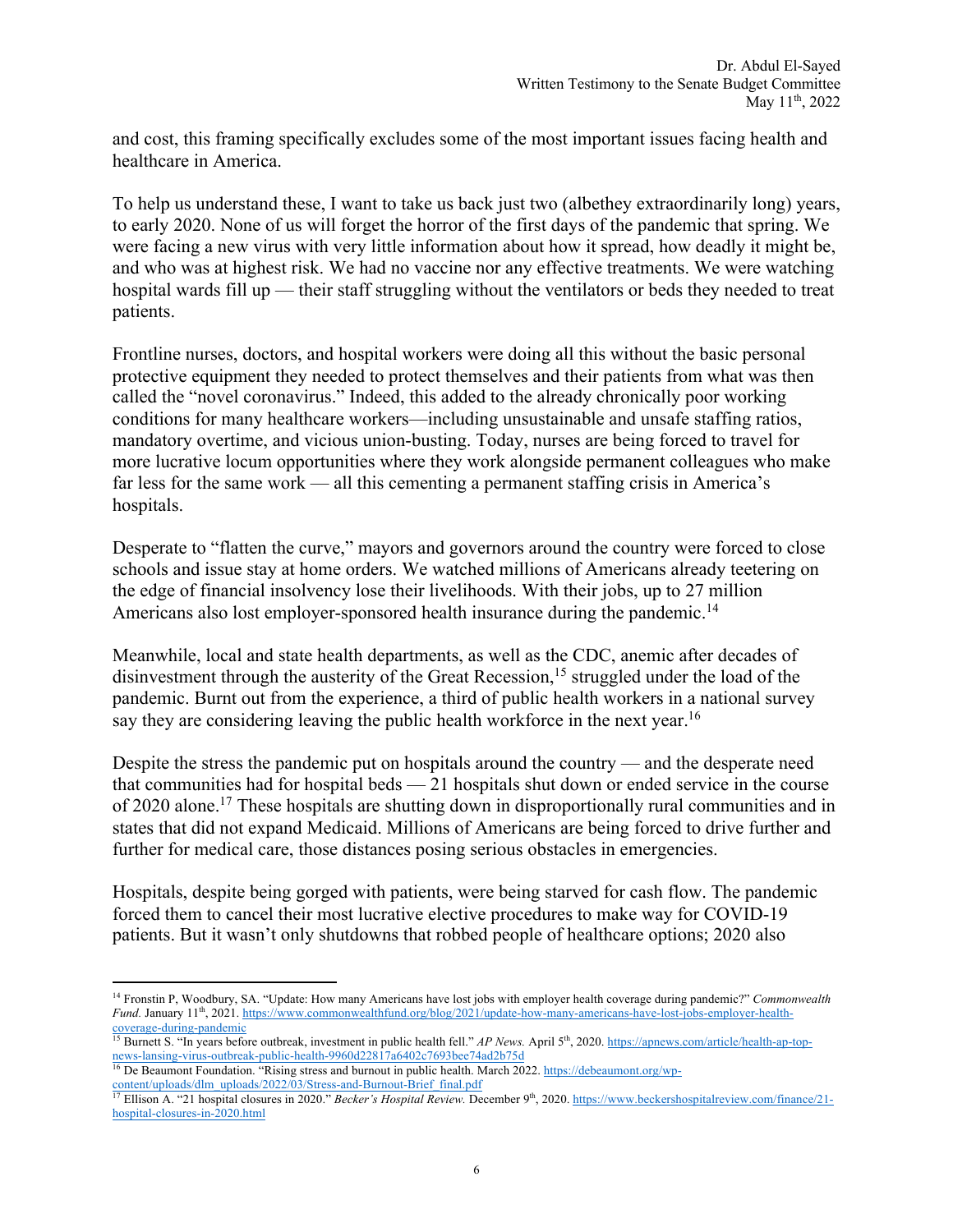featured 73 hospital mergers or acquisitions<sup>18</sup> that leave patients around the country with fewer choices for care. More than one in three (37 percent) of these deals involved a for-profit healthcare system, up from less than one in four (23 percent) in 2019.

Along with for-profit hospitals, guess what other industry had a banner year in 2020? The health insurance industry. Suddenly, they were flush with all the money they should have had to spend on elective procedures. UnitedHealth Group made \$6.7 Billion in profits in the second quarter of 2020 — nearly double the \$3.4 billion it made in the same quarter in 2019.

Where did they put that money? Well, 2020 was an election year — so they invested in making sure that nothing fundamentally changed about the nature of our healthcare system. They plowed that money back into our political process through everything from lobbying to electioneering. In the 2020 cycle, Blue Cross/Blue Shield—the biggest political spender among health insurers spent \$6,406,253 in political contributions. It also spent a whopping \$49,879,310 lobbying. It was a key sponsor of the "Partnership for America's Healthcare Future,"19 a lobbying group that ran millions of dollars in ads throughout the 2020 cycle to specifically target Medicare for All.

The pandemic has claimed nearly a million American lives. It's claimed millions more livelihoods. US life expectancy fell by several years — even more so among people of color erasing a quarter century of growth.

This singular health catastrophe demonstrates so many of the other healthcare challenges in America in addition to coverage and cost.

- 3) *American healthcare is precarious.* Employer sponsored insurance means that while you may have health insurance today, you could lose it for several reasons: losing a job, getting a new job, turning 26, getting married, getting divorced, or striking at work. Beyond that, in an America where we believe in the can-do entrepreneurial spirit, consider how many businesses are left unbuilt, career opportunities left unpursued for fear of losing health insurance.
- 4) *American consumers are losing healthcare choices.* The choice that Americans want in healthcare isn't which health insurer, but which doctor to see or what hospital to go to. But mergers and acquisitions, let alone hospital closures, are robbing Americans of the healthcare choices that matter most to them.
- 5) *Healthcare workers are being exploited.* The power of consolidating healthcare companies leaves healthcare workers—nurses, doctors, and other healthcare workers—at a disadvantage. When large hospital chains consolidate, workers are left with limited alternatives, reducing their ability to hold their employers accountable for unsafe staffing, forced overtime, and unsafe working conditions. They also fall prey to the welldocumented reduction of pay due to what economists call "monopsony"—the ability of oligopolies to collude to suppress wages.20

<sup>&</sup>lt;sup>18</sup> King R. Kaufman Hall: Hospital industry made 79 deals in 2020, down from 92 in 2019. *Fierce Healthcare*. January 12<sup>th</sup>, 2021. https://www.fiercehealthcare.com/hospitals/kaufman-hall-hospital-industry-made-79-deals-2020-down-from-92-2019 <sup>19</sup> Pear R. "Health care and insurance industries mobilize to kill 'Medicare for All'". *The New York Times.* February 23rd, 2022.

https://www.nytimes.com/2019/02/23/us/politics/medicare-for-all-lobbyists.html <sup>20</sup> DePasquale C. "Hospital consolidation and monopsony power in the labor market for nurses." *Competition Policy International*. June 12<sup>th</sup>, 2020. https://www.competitionpolicyinternational.com/hospital-consolidation-and-monopsony-power-in-the-labor-market-for-nurses/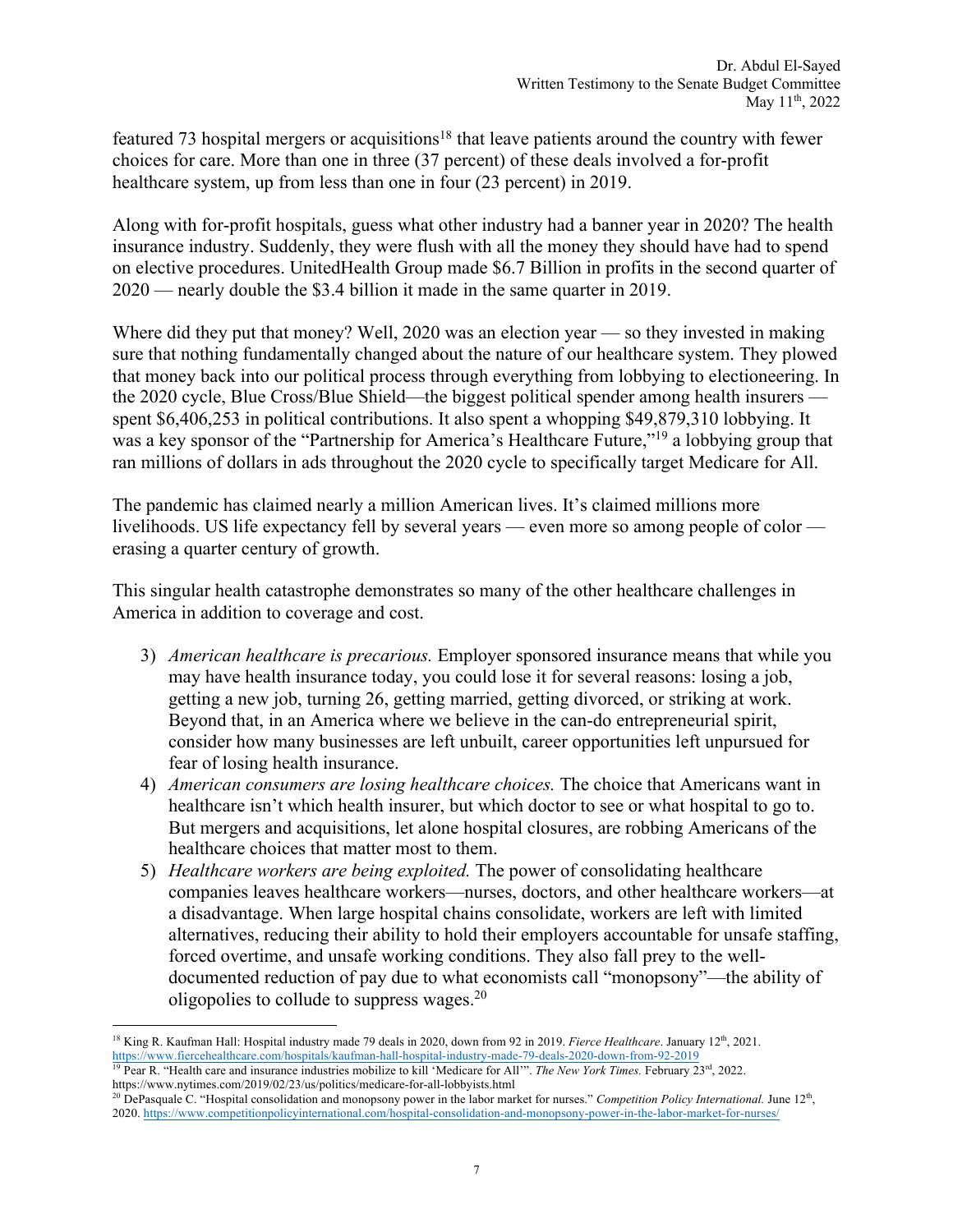6) *We are failing to invest in prevention and public health.* Our public health institutions were responding to the worst pandemic in modern history on shoestring budgets. But the continued defunding of public health does not align with Americans' preferences. If given the choice, most Americans would choose to stay healthy rather than pay for healthcare after they've already gotten sick. But our healthcare system rakes in trillions of dollars, nearly a fifth of our entire gross domestic product, to pay for *healthcare* while our national investment in public health—the means of keeping Americans healthy remains minimal. We live far shorter lives than our counterparts in other high-income countries. Germany's life expectancy, for example, is more than four years longer than ours.21

## **Medicare for All: a single solution for all our healthcare problems.**

Well-meaning people often attempt to explain why alternative proposals to Medicare for All could also provide universal coverage and reduce our healthcare costs. But as discussed, assuming that those are the only two problems we must solve hinges on a limited understanding of the full scope of America's healthcare challenges. When I introduce those challenges — the closing of rural hospitals, the expansion of for-profit healthcare through mergers and acquisitions that eliminate choice, the defunding of American public health, the exploitation of America's healthcare workforce, the tiered nature of our health insurance system that turns low-income Americans into second-class healthcare citizens — they propose Rube Goldberg add-on policies that render their proposals so complex as to be unworkable.

Medicare for  $All - a$  universal national health insurance program for everyone  $-$  is the most elegant, affordable, understandable, equitable solution to our myriad healthcare challenges. Having enumerated a fuller scope of America's healthcare challenges, I want to map how Medicare for All would solve each of these.

*Medicare for All would provide universal health insurance coverage.* Medicare for All would offer the clearest pathway universal healthcare insurance coverage. Every single resident would have cradle-to-grave coverage. That coverage would insulate Americans from the escalating premiums, co-pays, and deductibles that leave even privately-insured Americans rationing, delaying, or forgoing healthcare right now.

Medicare for All would do away with second class healthcare citizenship. It would finally offer the equitable health insurance every single American deserves. Regardless of what you earn, the color of your skin, or wear you work, you would be entitled to the same coverage — that reimburses at the same rate — as everyone else.

<sup>&</sup>lt;sup>21</sup> OECD Data. "Life expectancy at birth." Accessed May 11<sup>th</sup>, 2022. https://data.oecd.org/healthstat/life-expectancy-at-birth.htm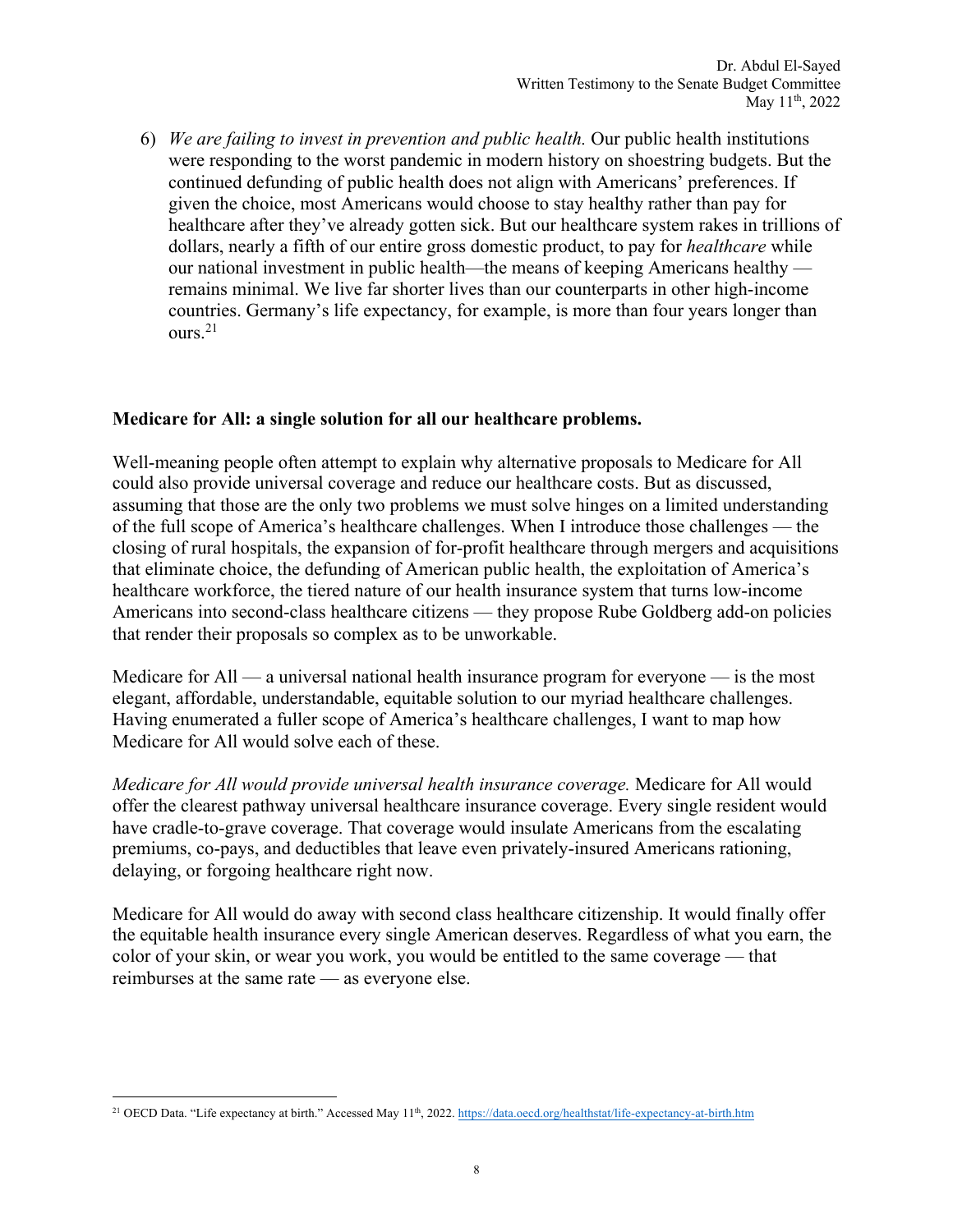This would save lives. A Yale study found that Medicare for All would save up to 68,000 lives every year.<sup>22</sup>

*Medicare for All is durable.* Turn 26, get a job, lose a job, get married, get divorced: none of these would cost you your health insurance under Medicare for All. Regardless of the nature of their employment, Americans would be secure in the knowledge that they would not lose their health insurance. Beyond the peace of mind, this would support America's economy as well: it could unleash the entrepreneurial spirit of Americans to start new businesses or explore new career opportunities without worrying about what it might mean should they or their families fall ill.

*Medicare for All would slow the hospital mergers, acquisitions, and shutdowns that rob American consumers of their healthcare choices.* Mergers and acquisitions, let alone hospital closures, are robbing millions of Americans of the choice of what doctor to see or what hospital to go to. These deals are driven by non-transparent negotiations over reimbursement rates between hospitals and health insurers. Larger hospitals can leverage their size to negotiate better reimbursement rates than their competitors—allowing them to press their advantage and ultimately purchase their competitors. Meanwhile, hospitals in low-income or rural communities shut down because their communities lack density or people with private insurance, leaving residents with no healthcare options at all.

Under Medicare for All, there would be just a single insurer. Hospitals in similar catchment areas would be reimbursed at the same rate for the care they provide, barring larger hospitals from commanding better reimbursement rates simply for being larger. This allows smaller hospitals, as well as independent practices, to remain competitive, and offers consumers more choice.

Similarly, Medicare for All would keep rural hospitals open through "global payments" — rather than reimbursing for each unit of healthcare they provide, these hospitals would be paid in lump sum for the critical services they provide rural communities.

*Medicare for All empowers healthcare workers.* Today, nurses are being exploited by consolidated healthcare systems, just as those systems are squeezing physicians out of their practices because they cannot command the same reimbursement rates. These systems dehumanize their employees and cheapen the provider-patient relationship. In curbing the power of these mammoth healthcare systems, Medicare for All empowers the people who *actually*  provide America's healthcare, not the C-suite executives who manage their workplaces.

*Medicare for All aligns incentives to invest in prevention and public health.* Our disinvestment in prevention and public health is a function of the fact that prevention rarely makes financial sense in a system predicated on profits that accrue only after people fall ill. Indeed, many of the most important investments in prevention take decades to manifest. But because people transition between insurance providers so often during their lives—ultimately transitioning to

<sup>22</sup> Galvani AP, Parpia AS, Foster EM, Singer BH, Fitzpatrick MC. "Improving the prognosis of health care in the USA." *The Lancet.* 2020: Volume 395: Issue 10223. Pages 524-533. https://www.thelancet.com/journals/lancet/article/PIIS0140-6736(19)33019-3/fulltext#%20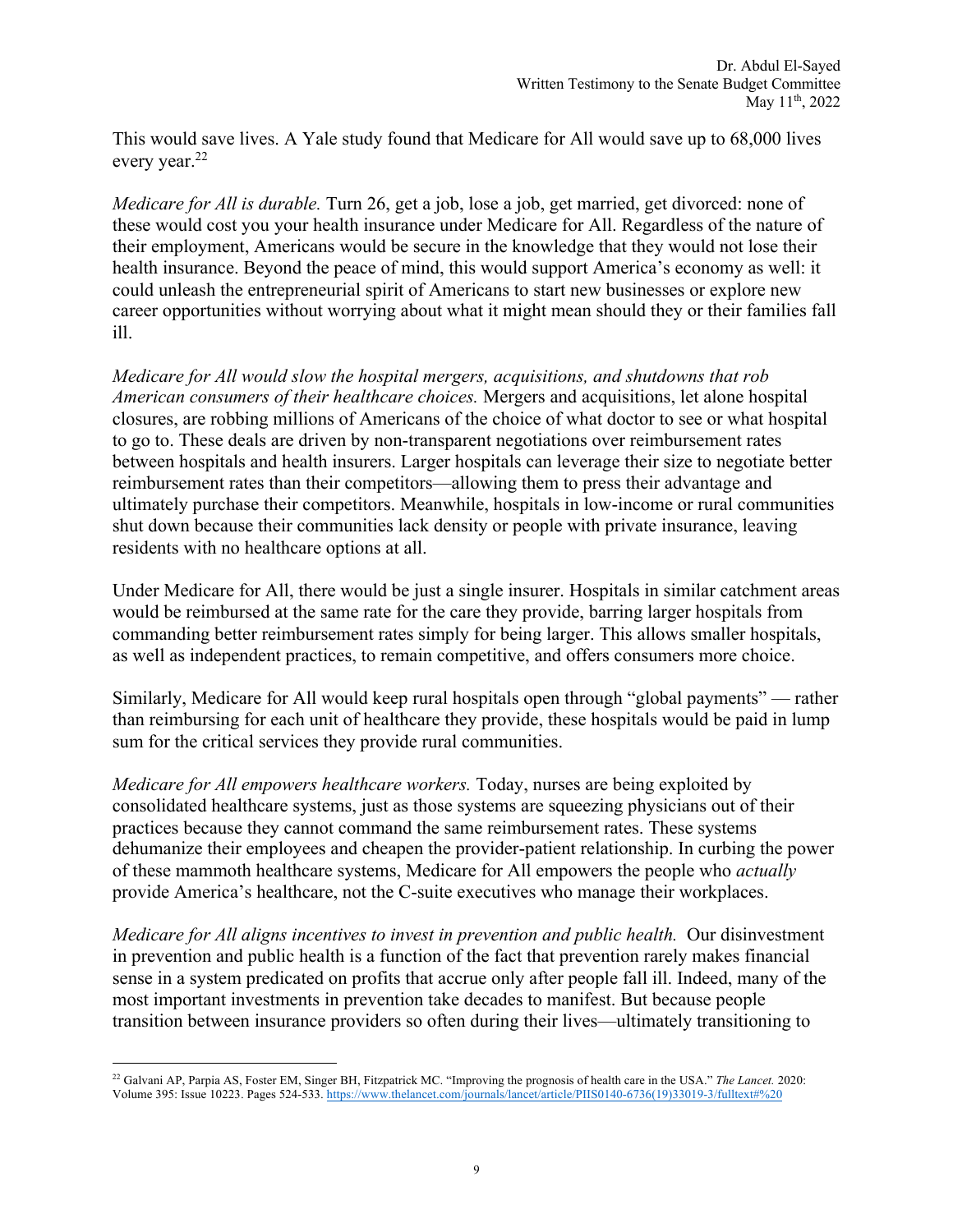Medicare after they turn 65 — an investment in prevention today is unlikely to save an insurer money in the long-term. Insurers have little incentive to invest in prevention that won't save them money.

Furthermore, the most important long-term investments in prevention and public health are structural interventions upon the "social determinants" of health, which are beyond the power of a single insurance company — these include rebuilding our decimated public health infrastructure, building walkable communities, addressing in-access to healthy foods, improving air and water quality, or investing in early childhood education.

Medicare for All aligns these incentives. In this system, there is no churn in insurance providers because every American is insured by the same entity throughout their entire lives. Every investment in prevention yields savings for the very same entity. And because the insurer is the federal government, rather than a corporation motivated by its profit margin, it has the power to act on those incentives to address the broader social determinants of health.

*Medicare for All would reduce the costs of healthcare for individuals, families, and the country* — *and expand the economy*. An authoritative report by the Congressional Budget Office,<sup>23</sup> which you will hear about in the second witness panel today, has demonstrated that Medicare for All would:

- Reduce household out-of-pocket costs
- Increase wages
- Improve the efficiency of the healthcare system and "economywide productivity"
- Increase labor productivity

## **Conclusions**

Medicare for All saves lives. It saves money for families and the country. And it offers a sense of security that millions of Americans go without in our inhumane healthcare system. But opponents for Medicare for All continue to make the same fearmongering arguments opponents of national health insurance have been making for nearly a century.

They will tell you that Medicare for All would eliminate "healthcare choices," although Medicare for All is *critical* to addressing the consolidation that is, in fact, robbing Americans of the choices they *actually* care about: which doctor, clinic, or hospital at which to seek care.

They will say that Medicare for All is too expensive, that we cannot afford it. In fact, Medicare for All is the best way to protect Americans from the exorbitant — and rising — healthcare costs

<sup>23</sup> Nelson J. "Economic effects of five illustrative single-payer health care systems: Working Paper 2022-02" *Congressional Budget Office Working Paper.* February 23rd, 2022. https://www.cbo.gov/publication/57637